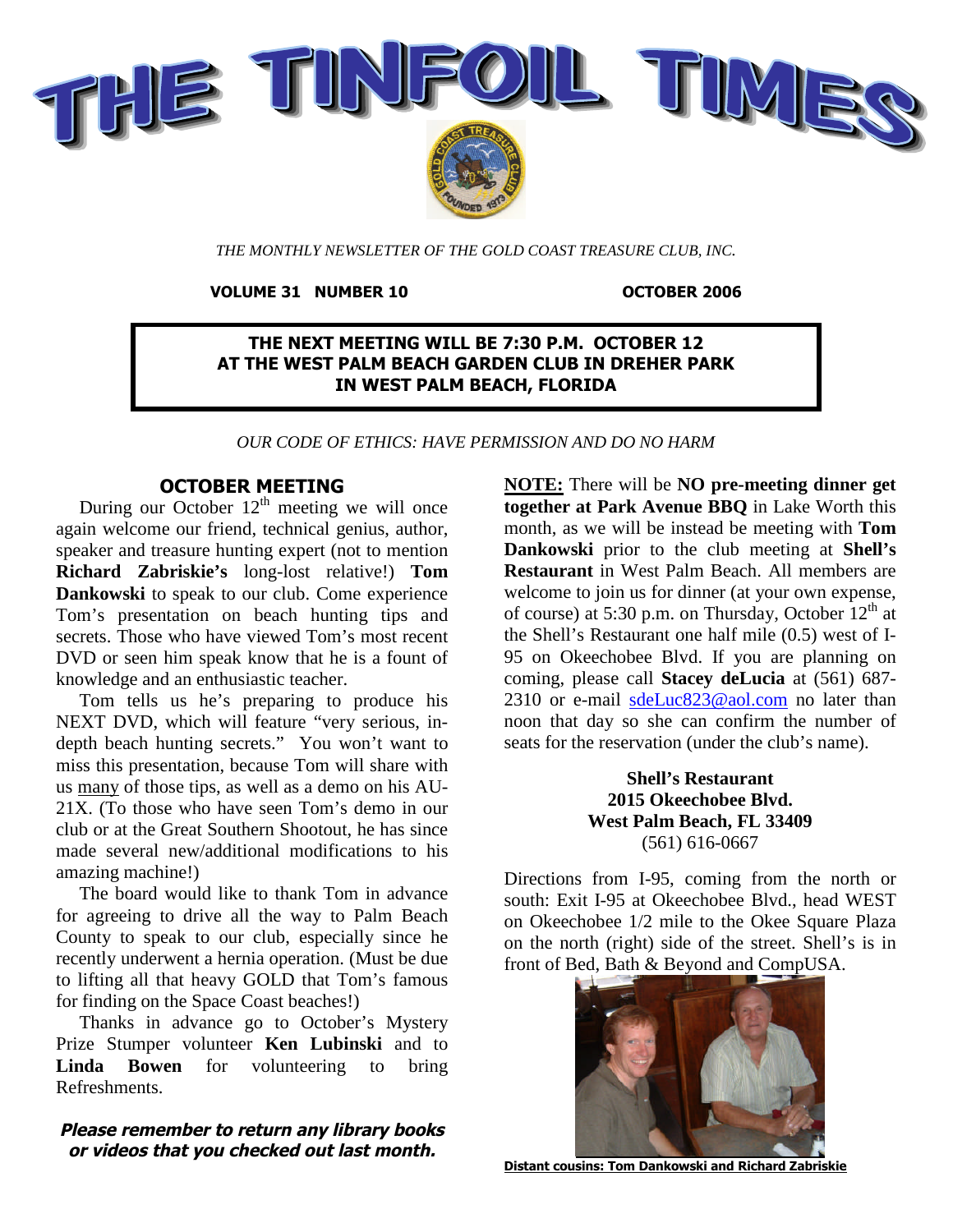# **THE GOLD COAST TREASURE CLUB, INC.**

*Founded in 1973 by Ted Rudd*

# **President**

Kurt Herring 561-622-9801

# **Vice-President**

Stacey deLucia 561-687-2310

# **Secretary**

Jan Smirnow 561-735-8921

# **Treasurer**

Gail Hoskins 561-967-2923

**Hunt Master**: Linda Bennett 561-791-7682 Cell Phone: 561-352-4068

**Asst. Huntmaster**: Richard Zabriskie **Sales and Raffle Promoters** Jason and Jack Petenbrink **Photographer**: Steve Hoskins **Librarian**: Cheryl Petenbrink **Hospitality Hostess**: Betty Laur **Doorprize Coordinator**: Karen Larson **Newsletter Co-Editors**:

Linda Bennett and Stacey deLucia

Email: gctreasureclub@yahoo.com Website:www.geocities.com/gctreasureclub/

> CLUB MAILING ADDRESS c/o Gail Hoskins 206 Russell Dr Lake Worth, Fl 33461

Dues are \$30 a year New members pay an initiation fee of \$5 and \$30 if joining between Jan 1st and the end of June or \$15 if joining between July 1 and Dec. 31

# **MEMBERS BUY AND SELL COLUMN**

**KEVIN REILLY** offers a complete line of new and used detectors and also scoops, cleaners, tumblers and books. He also does custom metal working and laser detailing (call for details). 954-971-6102 or www.rtgstore.com. Has low prices plus 10% discount to members.

**TOM LIEBERMAN:** Ready to serve your real estate needs.

Call 561-852-7409 or email: telieberman@aol.com.

**MITZI BERGRUD** - Now selling ALABAMA real estate. Available at the right price in Northeast Alabama: lots, acreage, water view or waterfront properties, acreage with wild life, a second home or a home for retirement. Quiet, pristine area within easy driving distance of Atlanta, GA, Chattanooga, TN, Birmingham, AL or Huntsville, AL.

For more information call 561-790-3997 or email southstar@earthlink.net.

**ED WESTON - WANTED**: Collectable and antique fishing tackle. Lures, rods, reels. 561-622-9282.

**BOB GRUBB** – **FOR SALE**: "Mordray's Whale"  $(ISBN # 0-595-36417-9)$  is a new book authored by Bob. The plot is set in 1968 Bermuda when a rare whale finds its way to the island and impacts the lives of its people. \$16.95. Order online at iUniverse.com or via the book order dept. at 1-877-288-4737.

**KURT HERRING** – **FOR SALE**: Fisher CZ-70 metal detector with 10" and 5" coils. Used but working well. \$450.00. Contact Kurt Herring at 561-622-9801.

**JAN AND BOB SMIRNOW – FOR SALE:** Minelab Quattro. Contact Bob or Jan Smirnow at 561-735-8921.

**TOM DANKOWSKI** is still offering his 90 minute DVD **"Metal Detecting: Real World Techniques Inland Coin and Relic Hunting"** to club members at a bulk-rate discount:

> 12 DVDs - **\$21.99 each** 25 DVDs - **\$19.99 each** 50 DVDs - **\$16.99 each**

If you are interested in purchasing one, e-mail **Stacey deLucia** at [sdeLuc823@aol.com.](mailto:sdeLuc823@aol.com) Once 12 members sign up, we can place an order for the discounted rates. Check out this DVD, normally priced at \$24.95, on Tom's technical tips & training web site: [www.dankowskidetectors.com.](http://www.dankowskidetectors.com/)

*Club members can advertise items for sale or items wanted, free of charge. These items do not have to be related to metal detecting. Contact Linda Bennett to place your ad.*

# **NEWSLETTER CONTRIBUTORS**

*Thanks to the following contributors: Stacey deLucia, John Lobota, Jan Smirnow, Linda Bennett, Jerry Laur and Karen Larson.*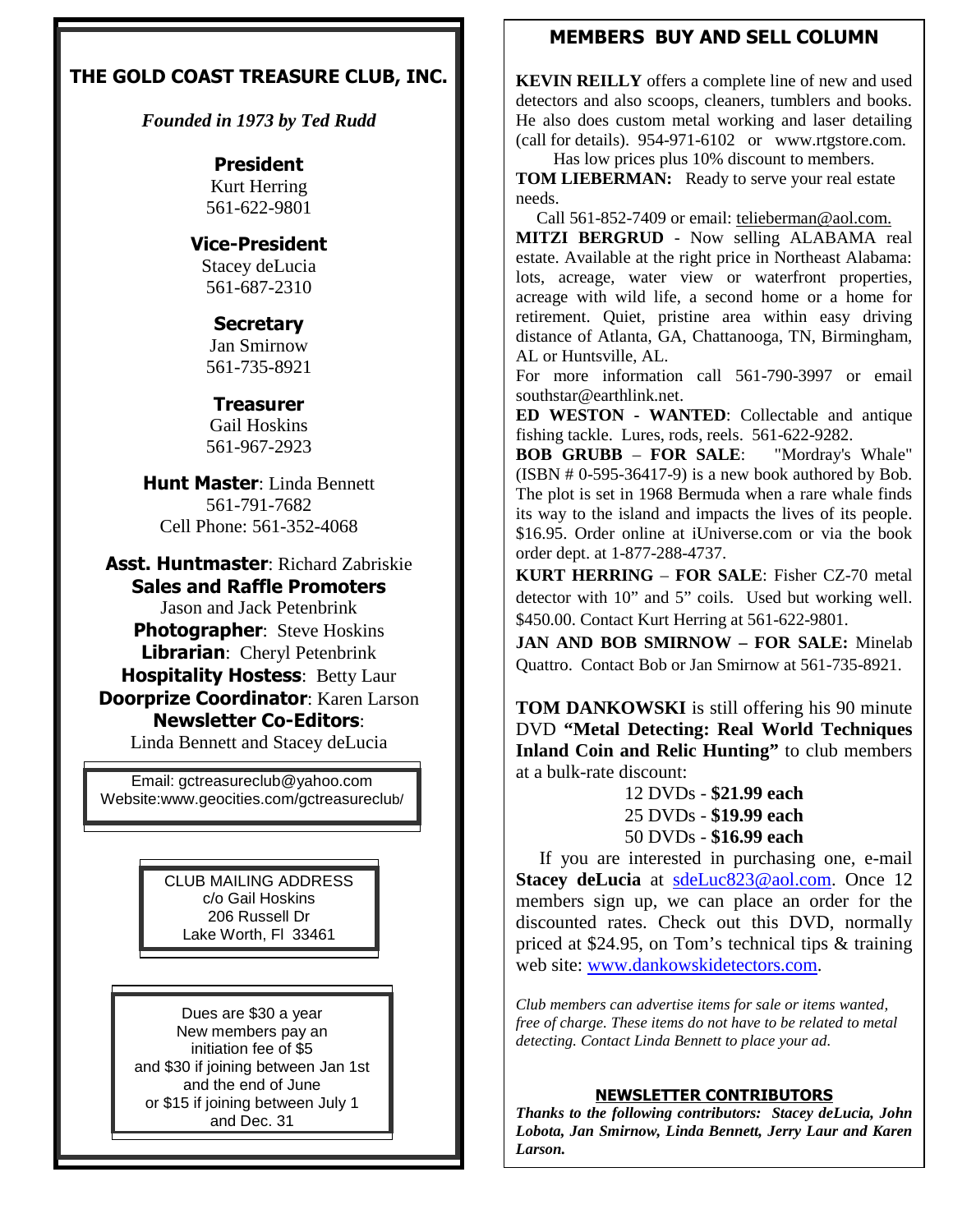# **JASON AND JACK'S CORNER**

AND THE WINNERS ARE!

# **DOOR PRIZES**

One Troy Oz Silver Round – **Richard Zabriskie** Ring Display Case – **Ellen Rappaport** "Galleon Hunt" signed by author – **Bob Smirnow** Neck Cooler – **Jeff Foss** Surprise bag – **Jeff Foss** Pouch **– Linda Bowen** Coin Wrappers - Guest

*Donations of items for our monthly drawings are always appreciated! This month, we'd like to thank Richard Zabriskie for his donation of the ring display case, Gail Hoskins for the neck cooler, Mitzi Bergrud for the coin wrappers and Joy St. Clair for the book "Galleon Hunt" signed by author Bob "Frogfoot" Weller.*

*Remember - bring a guest and you receive an extra door prize ticket; display your monthly finds on the Tall Tales Table and you receive a door prize ticket; provide refreshments for the meeting and receive a door prize ticket; volunteer to bring the mystery item and receive a door prize ticket - that adds up to four free tickets for the door prizes drawings!*

# **MYSTERY ITEM**

What is a Mystery Item? Each month one club member volunteers to help stump fellow members with a secret item that he or she chooses. The volunteer receives a free door prize ticket for that effort. If a member's displayed finds on the Tall Tales Table matches the mystery item, that member wins a silver half dollar, so bring EVERYTHING you find and you might win a prize!

At the September meeting, club member **Cheryl Petenbrink's** stumper was a clad half dollar. **Richard Zabriskie** happened to have one on the tall tales table, so he received a silver half dollar!

*Remember - bring all items found. You never know what will be that month's mystery item!*

# **50/50 DRAWING**

**Jim Smith** won \$43.00 for his share of the 50/50 drawing. **IT PAYS TO PLAY, FOLKS!** *And odds are a LOT better than the Florida Lottery!*

# **MONTHLY BEST FINDS CONTEST**

(Winners receive a silver half-dollar and certificate)

# **BEST GOLD – BOB SMIRNOW**



# **BEST SILVER – KURT HERRING**



# **MOST UNUSUAL – ERNIE BOUYOUCAS (BRASS DOORKNOCKER)**



# **COSTUME JEWELERY- JAN SMIRNOW**

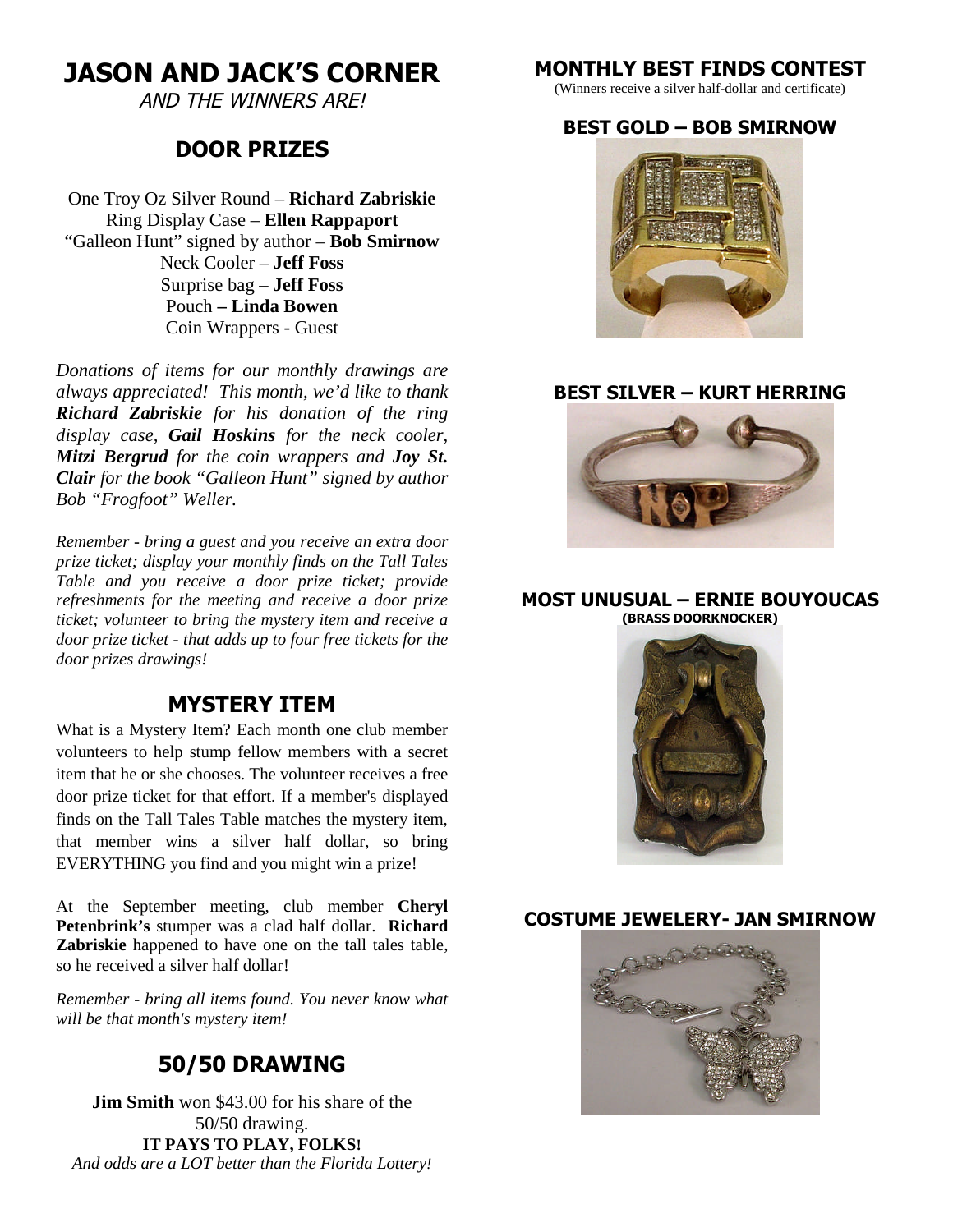# **MEMBER UPDATES**

Please remember those members who are not able to metal detect – **Joy St. Clair, Don Caplinger, Ted Rudd and Hank and Sophie Pietrucha.** Calls are always welcome.

The club offers condolences to **Marilea Dooley** in the recent loss of her husband, **Tom Dooley**. *Please see insert.*

**\*\*\*\*\*\*\*\*\*\*\*\*\*\*\*\*\*\*\*\*\*\*\*\*\*\*\*\*\*\*\*\*\*\*\*\*\*\*\*\*\*\***

# **CLUB DIRECTORY**

The directory is for your personal use only. The names, telephone numbers, and e-mail addresses are to be used only for contact within the club. If there are any errors or omissions, please notify Secretary **Jan Smirnow**, 561-735-8921.

## **ADDITIONS:**

**Richard & Meridel Cosgrove 10236 Brookville Lane Boca Raton, Fl 33428 Tel No. 561-558-1026 [Richard.cosgrove@adelphia.net](mailto:Richard.cosgrove@adelphia.net)**

**James & Barbara Sharp 1442 Fairway Circle West Palm Beach, Fl 33413 Tel No. 561-966-6986 [Diaryman0829@aol.com](mailto:Diaryman0829@aol.com)**

# **REVISIONS:**

**Steve Hoskins email: shbchcomer@bellsouth.net**

**Gail Hoskins email: ghbchcomer@bellsouth.net \*\*\*\*\*\*\*\*\*\*\*\*\*\*\*\*\*\*\*\*\*\*\*\*\*\*\*\*\*\*\*\*\*\*\*\*\*\*\*\*\*\***

# **CLUB ITEMS FOR SALE**

Pens with Club Name: \$3.00 Club Towels: \$3.00 Club Patches: \$5.00 Travel Cups: \$8.00 **\*\*\*\*\*\*\*\*\*\*\*\*\*\*\*\*\*\*\*\*\*\*\*\*\*\*\*\*\*\*\*\*\*\*\*\*\*\*\*\*\*\***

# **CLUB RAFFLE**

The newest raffle is a ten ounce silver bar, with an image of the World Trade Center Twin Towers. The estimated value is \$120. Forty tickets will be sold at \$3 each for this highly collectable item.

**\*\*\*\*\*\*\*\*\*\*\*\*\*\*\*\*\*\*\*\*\*\*\*\*\*\*\*\*\*\*\*\*\*\*\*\*\*\*\*\*\*\***

**TALL TABLES TOTALS FOR 2006 AS OF SEPTEMBER 2006** DOLLAR AMOUNT: \$3,853.47 GOLD: 89 SILVER: 226

# **TALL TALES**

**Kurt Herring** – After working in the water at Rivera Beach and not doing very well, Kurt decided to dig one last hit before leaving. Good decision! He found this month's winning best silver bracelet!

**Jason Petenbrink** – Jason rescued a surfer's purse from the incoming tide. Later that day he found a diamond wedding band. That proves the saying, "what goes around comes around." (The surf gods are smiling!)

#### *Hunters at South Beach usually have interesting tall tales stories!*

**Richard Zabriskie**: While working South Beach just before daylight he found a loose bill and shortly after that, a woman's purse. He stuffed the loose bill into his pant's pocket then met up with Jan Smirnow who had just found a \$10 bill. Richard remembered seeing a woman sleeping on top of the stacked chairs a ways back, so he and Jan walked over, looked at the woman and the driver's license and decided the purse belonged to her. They also noticed that she had money stuffed in her bra. They placed a call to 911 because they could not awaken the individual. (They didn't want to leave the purse with her while she was still asleep for fear of it being taken by a local transient). The police arrived about 20 minutes later. Jan went on hunting while Richard stood watching the officers try to awaken the lady. He commented to the officer, "She is really out." The officer replied, "**SHE**? It is a **HE**!"

Now for the rest of the story: Richard and the Smirnows stopped at Burger King on the way home. When Richard pulled out the bill he found that morning, it was not a \$5 bill like he originally thought it was, but a \$50 bill!

**Bob Smirnow** – While hunting on South Beach, Bob met a young man who handed him a piece of green glass with no explanation. Bob thanked him; the man said, "You're welcome" and walked away.

Bob reported that he "Found two really nice rings on South Beach and nearly busted my gut to try to find the third one within 24 hours to complete part of the  $5<sup>th</sup>$  level challenge, but did not succeed!" (The way Bob hunts, we know it won't be long!)

**Guest, Glenn Gilley** – Went water hunting at Shooter's Restaurant in Fort Lauderdale where he found knives, forks, beer cans, fishing weights, wig, shoe, Master Card Charge plate, and drinking glasses. During this hunt a lady approached him and asked "can you find a ring if it is in 50 feet of water?" It seems that five or six years ago she lost a 5 Carat diamond ring off a boat at Lake Melva.

# **Experience + research = success**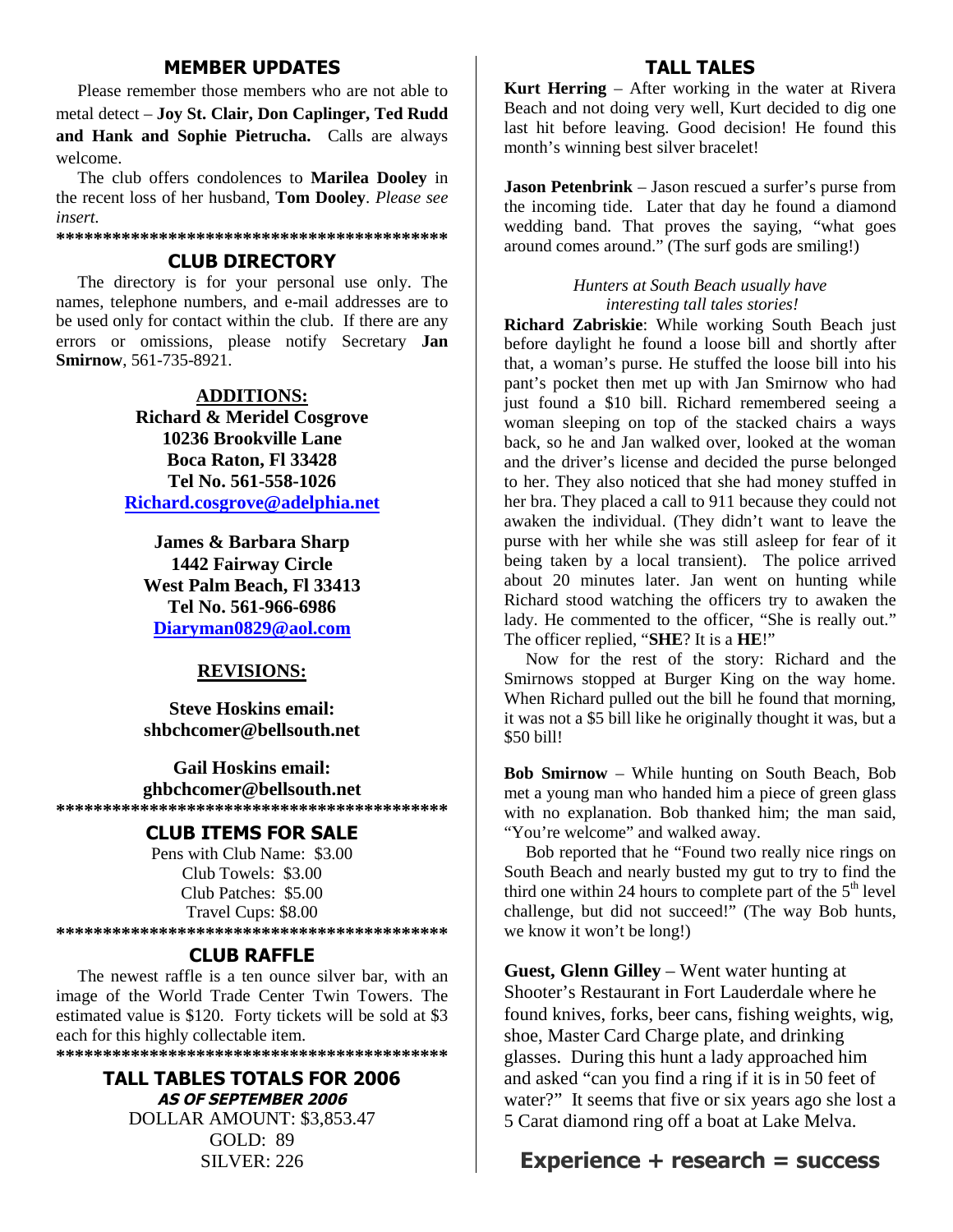# **Overnight Hunt with Dig & Find Coinshooters & Historical Club**

Our club was invited to attend a campout in the Deland area on September 23 and 24. This hunt was hosted by the Dig and Find Coinshooters and Historical Club which meets in Ormond Beach. **Deyton Peyton** of the Great Southern Beach Shootout fame is president of the club. Attending the camp hunt were **Kurt Herring**, **Jim Smith**, **Betty** and **Jerry Laur**, **Arnold Pearlstein**, **Karen Larson** and **Richard Zabriskie**. **Wayne** and **Nancy Stephens** were able to attend the hunt on Sunday.

*The following article was submitted by Karen Larson:*

# **Penny Hunt in Deland**

Well, I call it that because that's all we found at the Central Baptist Church Campground near Deland on September 23 and  $24<sup>th</sup>$ . We all arrived at Howard Johnson's (there's a story) Friday evening for a 2 night stay rather than at the campground. After supper and a few rounds of playing pool we went to our rooms. I had a quiet room by the pool and the rest had to put up with the spillover of the bar that attracted some interesting individuals to the parking lot outside their rooms.

We met Saturday morning at 8:30 at the local Winn Dixie and got directions to the campground about eight miles away. We hunted in the heat till noon and then had hamburgers for lunch. The afternoon found some of our group of seven, which consisted of Jerry, Betty, Kurt, Jim, Arnold, Richard and me either hunting or searching for a place in the shade to cool down. There was a pool, which Jim took advantage of. Arnold was the only one who ventured into the alligator-infested lake and only came out with some clad coins. After a supper of chicken, rice and "gravy with mushrooms over peas" we all gathered at the meeting hall to share our finds.

There were about 20 of us who found around \$28.00 total! Jim took  $2<sup>nd</sup>$  place for total coins found (\$3.80) and won \$5.00. Richard won for oldest coin, a 1956 British ½ Crown - \$5.00; Betty won \$5.00 for the miscellaneous category - her hot wheels and also won some of the 50/50 of \$14.00. I also won some of the 50/50 - \$13.00. Saving all our pull-tabs was profitable at \$.05 each. After a desert of various pies we headed back to the motel and decided to head home on Sunday instead of more hunting at the campground.

All things considered, we had a good time and found some interesting things like a Diamond Studded Dolphin hair clip, an Ancient Chinese dollar coin, a British ½ Crown, one 1942 Wheatie, a Cuban \$.05, a Canadian penny and a highly collectable Hot Wheels. (You'll have to figure out which of these are lies.) According to Jerry - all he found was junk and ended up with a sore back - maybe from sleeping on top of a wood table?

# **HAVE DETECTOR, WILL TRAVEL**

Snowbirds **Les** and **Marilyn Batts** and **John** and **Carol Presslein** are in route back to Florida. Maybe we will see them at the next club meeting.

**Jan and Bob Smirnow:** Key West and all that stuff:

Wednesday, September  $20<sup>th</sup>$  at 4 a.m. found us on our way to Key West to meet Bob's daughter and her husband. We arrived just in time to drop off our luggage and meet them at the airport. Some airport, kinda reminded us of some of the really small airports in the islands!

Key West is loaded with history, pirates, and of course Mel Fisher's Museum and Bob had been promising a trip there for three years! We stayed at the La Pensione B&B and relaxed with Margaritas that first evening at the local Seafood Buffet. Thursday morning found us on the beach, metal detecting! A grand total of \$7! Between the two of us, not much to show, but it was really hot and nary a breeze was about! Another thing that caught our attention, Key West has a sewage problem! The ocean was perfect for detecting, but smelled terrible, not at all appealing to step foot in for detecting, let alone swimming. Truly doubt that there was much in there for the detecting!

We met the kids for lunch and walked about doing Jan's favorite thing, shopping! Almost did not get her out of the Key Lime Factory. Oh, those Key Lime Pie Bars; if you have not tasted one you are in for a TREAT!

The museum was interesting, the video was not as good as the one we have on the Atocha in the club library; however the presentation of artifacts and information was outstanding. The price of admittance was a little steep, \$11 per person, and so was the museum store.

All in all it was great to visit and one couldn't help thinking "wish it was me that found that wreck!" **\*\*\*\*\*\*\*\*\*\*\*\*\*\*\*\*\*\*\*\*\*\*\*\*\*\*\*\*\*\*\*\*\*\*\*\*\*\*\*\*\*\***

> **LOST TREASURE MAGAZINE ANNOUNCEMENT**

Starting with the October 17th Online newsletter, Lost Treasure will begin featuring, free of charge, photos of you and your favorite finds. Here's all you need to do: send an e-mail at [managingeditor@losttreasure.com](mailto:managingeditor@losttreasure.com) that includes the photo as an attachment along with your name, where you're from, what you found, and when and where you found it. Photos not selected for the newsletter may also be featured on our website in a "Favorite Finds" Photo Gallery coming soon.

To check out October's newsletter and past newsletters and to sign up for the free monthly on line newsletter:

http://www.losttreasure.com/newsletter/

**\*\*\*\*\*\*\*\*\*\*\*\*\*\*\*\*\*\*\*\*\*\*\*\*\*\*\*\*\*\*\*\*\*\*\*\*\*\*\*\*\*\***

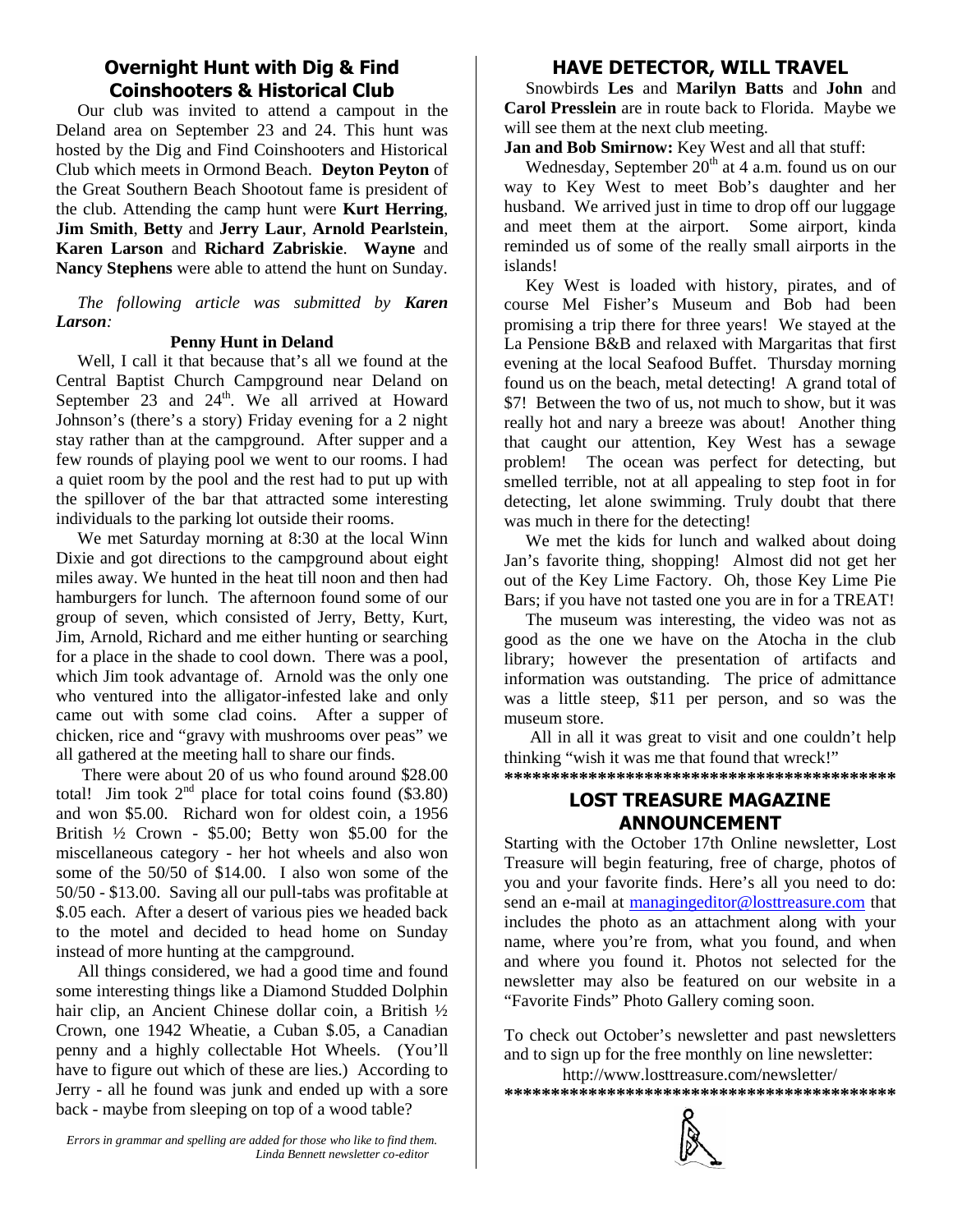# **BIRTHDAYS**

September birthday celebrant **Ernie Bouyoucas** received a silver quarter for attending the meeting during his birthday month. Happy Birthday!



**HAPPY BIRTHDAY THIS MONTH TO:**

**Geri Beaulieu (10/17) Karl Bennett (10/9) Wayne Daniels (10/17) Eva Gorzkowski (10/10) Kurt Herring (10/28) Gail Hoskins (10/21) Jerry Laur (10/18) Carol McGrath (10/8) Jan Smirnow (10/27) Robert Smirnow (10/06) James Smith (10/31)**

*What do the above people have in common? If they come to the meeting during their birthday month, they each will receive a gift of a silver quarter!*

### **\*\*\*\*\*\*\*\*\*\*\*\*\*\*\*\*\*\*\*\*\*\*\*\*\*\*\*\*\*\*\*\*\*\*\*\*\*\*\*\*\*\***

# **SEPTEMBER MEETING**

With 34 in attendance, **President Kurt Herring** called the September meeting to order. Kurt welcomed seven guests and two new members

Club member **Jeff Foss** presented his unique way of cleaning coins with corncobs, walnut shells and a vibratory tumbler. Jeff said that cleaning soft metals with sand is too harsh, as the sand eats away some of the gold and silver and damages them.

Jeff is an NRA instructor and collects brass gun shell cases to clean – 40 caliber shells and uses walnut media to clean them. It takes approximately 45 minutes to process them. He demonstrated cleaning several handfuls of coins with the walnut media by letting the vibratory machines run for approximately an hour. The finished product – well the coins were perfectly clean! It certainly appears to be an easier way to clean than the soap, water and mess of the regular rotary tumblers. Jeff advised anyone interested to purchase their tumblers from Harbor Freight and to go online for the walnut and corncob media at midway.com. Jeff did a terrific job, thanks Jeff!

(The Smirnows purchased a new vibratory tumbler at Harbor Freight and the walnut media, too. Thanks Jeff!) **\*\*\*\*\*\*\*\*\*\*\*\*\*\*\*\*\*\*\*\*\*\*\*\*\*\*\*\*\*\*\*\*\*\*\*\*\*\*\*\*\*\***

# **TREASURER'S REPORT \$1,523.23**

# **SUMMER SCAVENGER HUNT RESULTS**

Three months of collecting odd ball stuff paid off for five hard working collectors. Unfortunately, a few of the members forgot to bring in their collection and missed out on some great prizes. Thanks to **Richard Zabriskie** and **Kevin Reilly** for their donations of metal test kits.

First Prize – Silver Round – **Jan Smirnow** Second Prize – Gold/Silver/Platinum Test Kit –

**Cheryl Petenbrink**

Third Prize – Polish Cloths and Liquid Jewelry cleaners– **Bob Smirnow**

Fourth Prize – Gold/Silver/Platinum Tester Kit – **Ken Lubinski**

#### Fifth Prize – Gram Weight Scale –**Karen Larson**

*A winter scavenger hunt is planned for January through March. Details will be in the January newsletter.* **\*\*\*\*\*\*\*\*\*\*\*\*\*\*\*\*\*\*\*\*\*\*\*\*\*\*\*\*\*\*\*\*\*\*\*\*\*\*\*\*\*\***

#### **Random Act of Kindness Richard Zabriskie returned a set of Keys**

*We like to recognize those in our club who go out of their way to provide selfless service to our community. Kudos to you for advancing our hobby by returning items to their owners!* **\*\*\*\*\*\*\*\*\*\*\*\*\*\*\*\*\*\*\*\*\*\*\*\*\*\*\*\*\*\*\*\*\*\*\*\*\*\*\*\*\*\***

#### **CHALLENGE LEVELS: LEVEL ONE (CERTIFICATE AND SILVER DIME) Ernie Bouyoucas**

**\*\*\*\*\*\*\*\*\*\*\*\*\*\*\*\*\*\*\*\*\*\*\*\*\*\*\*\*\*\*\*\*\*\*\*\*\*\*\*\*\*\***

# **CONVERT TRASH INTO CA\$H**

Don't know what to do with unwanted cellphones and used ink cartridges? Don't hide them in a junk drawer and *definitely* don't trash them! Recycle them! Donate them to the GCTC and we will convert them into cash while protecting our environment. Each month, bring in your used printer cartridges and unwanted cellphones and deposit them into the collection box at the back of the room. All brands of printer cartridges (except Epson) and all cellphones (no phone accessories) can be recycled. If your business wants to set up a collection site and designate our club as beneficiary, call **Stacey** (561-687-2310) so she can set it up for you. It's easy to help our club and our community!

**\*\*\*\*\*\*\*\*\*\*\*\*\*\*\*\*\*\*\*\*\*\*\*\*\*\*\*\*\*\*\*\*\*\*\*\*\*\*\*\*\***

#### **ALSO WANTED: EYEGLASSES**

Club members are also encouraged to collect prescription glasses and sunglasses, which will be donated to underprivileged people suffering from vision problems. **Stacey** will collect these during our monthly meetings (same box) so the club can make a donation to a worthy organization at year-end. Several organizations are being considered as potential beneficiaries. **\*\*\*\*\*\*\*\*\*\*\*\*\*\*\*\*\*\*\*\*\*\*\*\*\*\*\*\*\*\*\*\*\*\*\*\*\*\*\*\*\*\***

#### **FOREIGN COINS**

Our club will again be collecting foreign coins to donate towards a summer camp for handicapped children. This will be a year-round project. The coins are mailed in May. See **Linda** to donate your coins.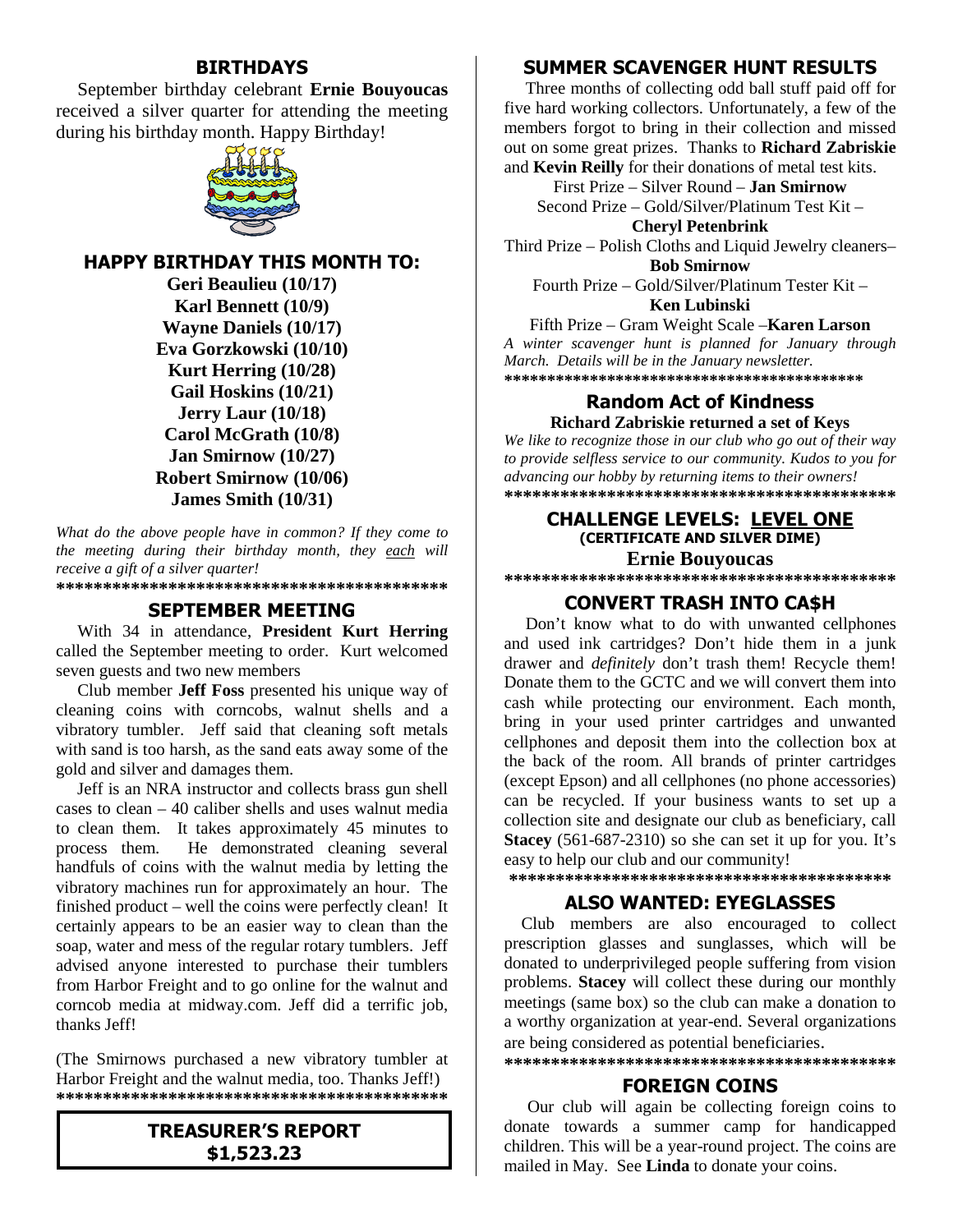# **BOYNTON BEACH "PAID" HUNT FROM HELL** *by Jerry Laur*

On a gray, blustery Saturday afternoon, Betty and I headed to the advertised 4 p.m. hunt in Boynton Beach. Due to my Midwest upbringing and Boy Scout membership, when I am supposed to be somewhere at 4 p.m., I am in my seat with a sharp pencil and my notebook open at the stroke of 4. Not 4:05, not 4:10, 4:00 *exact*. As I pulled up to the gate at 7 minutes until 4:00, the attendant said it was \$5.00 to go into the park. I paid and we drove in, not seeing any familiar cars or club member. I parked and said to Betty that maybe we were in the wrong park, as it seemed strange to have to pay \$5.00 to get in, and no one was there. At 4:05 p.m. a caravan of members pulled up. It seems that they quit charging admission at 4 p.m., so everyone was hidden in driveways and parking lots waiting for 4. No notice of this in *Tinfoil Times*!

After the board meeting, the Huntmaster (**Linda Bennett)** and **Richard Zabriskie** went to Linda's car to get the items to plant. Linda came back and said she had forgotten the items at home. So we all went to the beach for a wild hunt. There was a wedding on the beach, so we had to work around them (I give them 2 years).

After a long time, we met back at the shelter. After determining I had found one beer cap, one Coke cap, and a sea shell, Linda drew up the winning categories. The usual suspects won. There were no categories for beer caps, Coke caps, or sea shells. A fun time was had by 99% of the group. I can hardly wait for next month's hunt!

(Disclaimer: The above was written in jest—Linda did a good job! *JLL*)

**The winners: Ben Smith** – shovel; **Stacey deLucia** – George Foreman grill; **Steve Hoskins** – boom box cooler; **Jan Smirnow** – Marlins hat; **Ken Lubinski –** screwdriver set; and **Richard Zabriskie** – camera.

Hunt Master's addendum: Fourteen people attended the chaotic hunt. Prizes were given for the most money (Richard); the most jewelry (Jan); the most sinkers (Steve); a colored pull tab (Ken), most foreign coins (Ben); and most pennies (Stacey). *Thanks for the following donations: Ken Lubinski for the boom box cooler and Linda Bennett for the grill.*

**\*\*\*\*\*\*\*\*\*\*\*\*\*\*\*\*\*\*\*\*\*\*\*\*\*\*\*\*\*\*\*\*\*\*\*\*\*\*\*\*\*\*\*\*\***

# **OCTOBER HUNT**

Calling any volunteer(s) to come up with a time and a place to host a wild hunt. No planted items, prizes, food or drinks need to be organized. Just come up with a place to get together to socialize and hunt. If you need any suggestions or advice, feel free to call Linda. In the past **Ben Smith, John Lobota, Kurt Herring, Stacey deLucia, Bob Dobski** and **Richard Zabriskie** have all hosted hunts.

# **DONATION THANKS**

The club extends a special thank you to **Joy St. Clair** for her donation of "Treasure Quest" magazines and to **Ernie Bouyoucas** for his donation of a Life Magazine with articles on treasures. They will be placed in the club library to be checked out by members.

Also big thanks to **Richard Zabriskie** and **Kevin Reilly** for their donations of metal test kits. These kits were used as prizes in the summer scavenger hunt. **\*\*\*\*\*\*\*\*\*\*\*\*\*\*\*\*\*\*\*\*\*\*\*\*\*\*\*\*\*\*\*\*\*\*\*\*\*\*\*\*\***

# **ANSWERS TO CROSS WORD PUZZLE**

**ACROSS** 3 gold 4 reale 5 buffalo 8 Garrett 9 diamond 12 coinshooter 13 mercury 14 tumbler 16 scoop 17 relic 18 Fisher 19 Indian

**DOWN** 1 Whites 2 pulltab 3 galleon 6 treasure 7 discrimination 10 detecting 11 escudo 15 beach

# **FMDAC Fall Convention and Treasure Expo Nov. 10-12 in Myrtle Beach, SC.**

**\*\*\*\*\*\*\*\*\*\*\*\*\*\*\*\*\*\*\*\*\*\*\*\*\*\*\*\*\*\*\*\*\*\*\*\*\*\*\*\*\*\***

This national metal detectors' organization will have two competition hunts on Sunday in addition to a fun hunt on Friday evening and a warm up hunt on Saturday morning. The remainder of Saturday is devoted to displays by manufacturers, dealers, clubs and individuals, in addition to seminars on a variety of topics. The FMDAC meeting will be Saturday afternoon. Members attending, to date: **Linda Bennett, Karen Larson, Richard Zabriskie, Betty** and **Jerry Laur** and **Ken Lubinski.** Flyers will be available at the meeting or go online for more information: http://www.fmdac.org/

*You have to be a member of the FMDAC to participate in the hunt. Displays and seminars are free. Since our club does not currently belong, you will have to join as an individual member for \$10. Membership applications are available online.*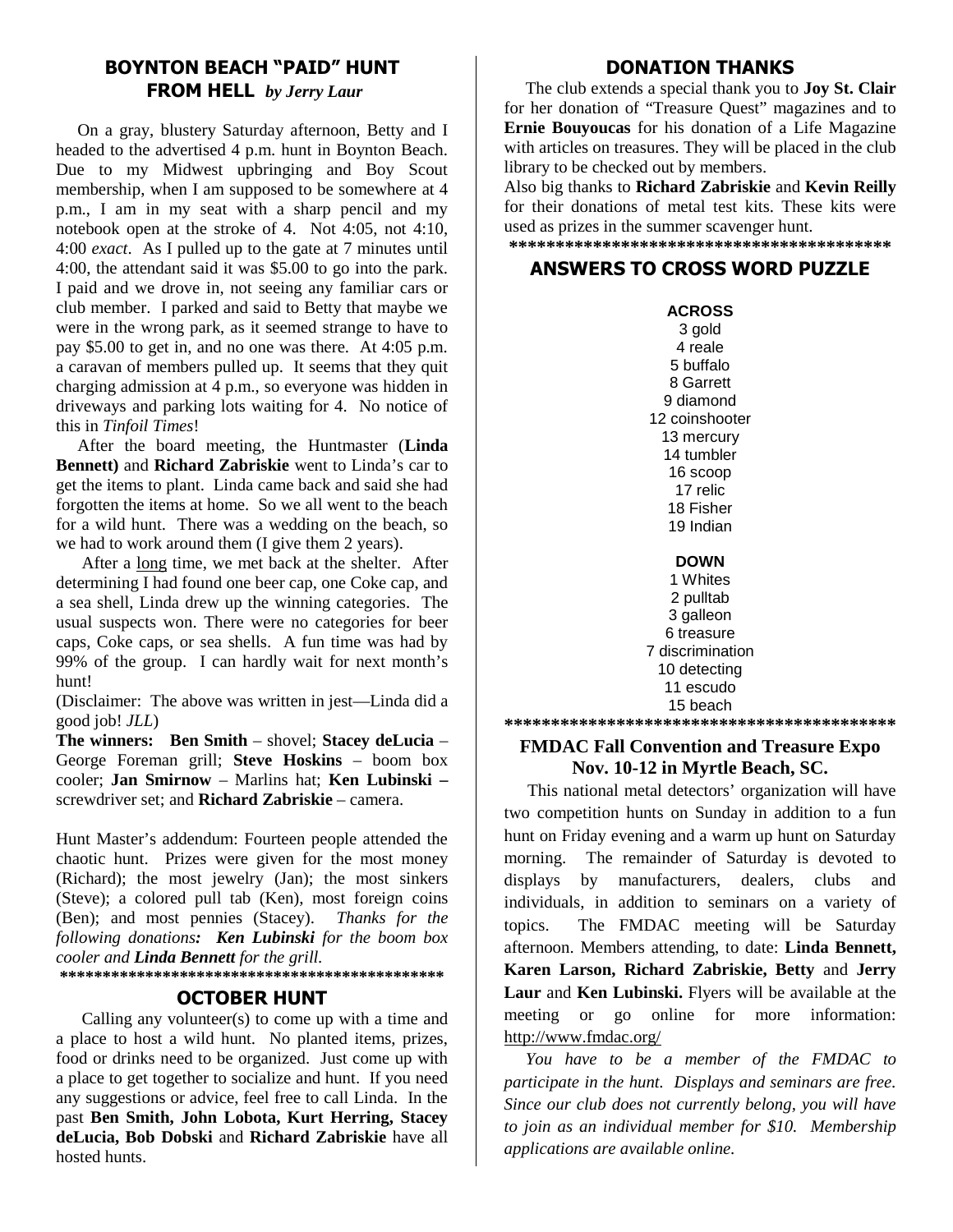

**Member of the Club Gold Coast Treasure Club Since January 1994**

# **President 2001 and 2002**



**Born: February 29. 1932 Marshalltown, Iowa**

**Passed Away: September 29, 2006 Kingstree, South Carolina**

**We'll miss you, friend!**



Tom and Les Batts

Tom joined the GCTC in 1994 and was an active member from the beginning. Tom arranged for the club to use the farm that he managed on a regular basis for planted hunts and picnics. Many of us hold fond memories of the Halloween night hunt that was held at the farm. His participation in the club ranged from mentoring new club members, selling raffle tickets at the meetings and holding the position of president for two years. Club members recognized his involvement and dedication to the club by selecting him Member of the Year in 1997.

Living in the Charleston, SC area after he retired from a career in the Air Force allowed him to pursue both passions for metal detecting and civil war history. His slave tag was one of his most treasured finds. He and his wife moved back to the area in late 2002 because of his health. Even after his move, Tom remained a member and kept in touch with the club through close friends, the newsletter and the website. Even though connected to oxygen 24 hours a day, he would drag his tank with him and detect on a limited basis. When he realized that his health was failing quickly, he found good homes for his metal detectors. He was placed into the hospice program and died at home at the age of 74 years.

The club expresses condolences to Tom's wife, Marilea and to his other survivors: two sons, Patrick Dooley of Indiana and Danny Dooley of Summerville; a daughter, Teena Dooley of Florida; three stepdaughters, Shirley Overman of Oregon, and Ruby Welinski and Bobbilea Muncy, both of Washington; a sister, Avis Brown; two granddaughters, Dina and Caitlin. Memorial services were held at Kingstree Masonic Lodge #46 AFM.

The family requests donations be made to: Kingstree Masonic Lodge #46 AFM, PO Box 1297, Kingstree, SC 29556.



Tom's favorite truck with an airbrushing of him detecting at the beach



Tom and Richard Zabriskie